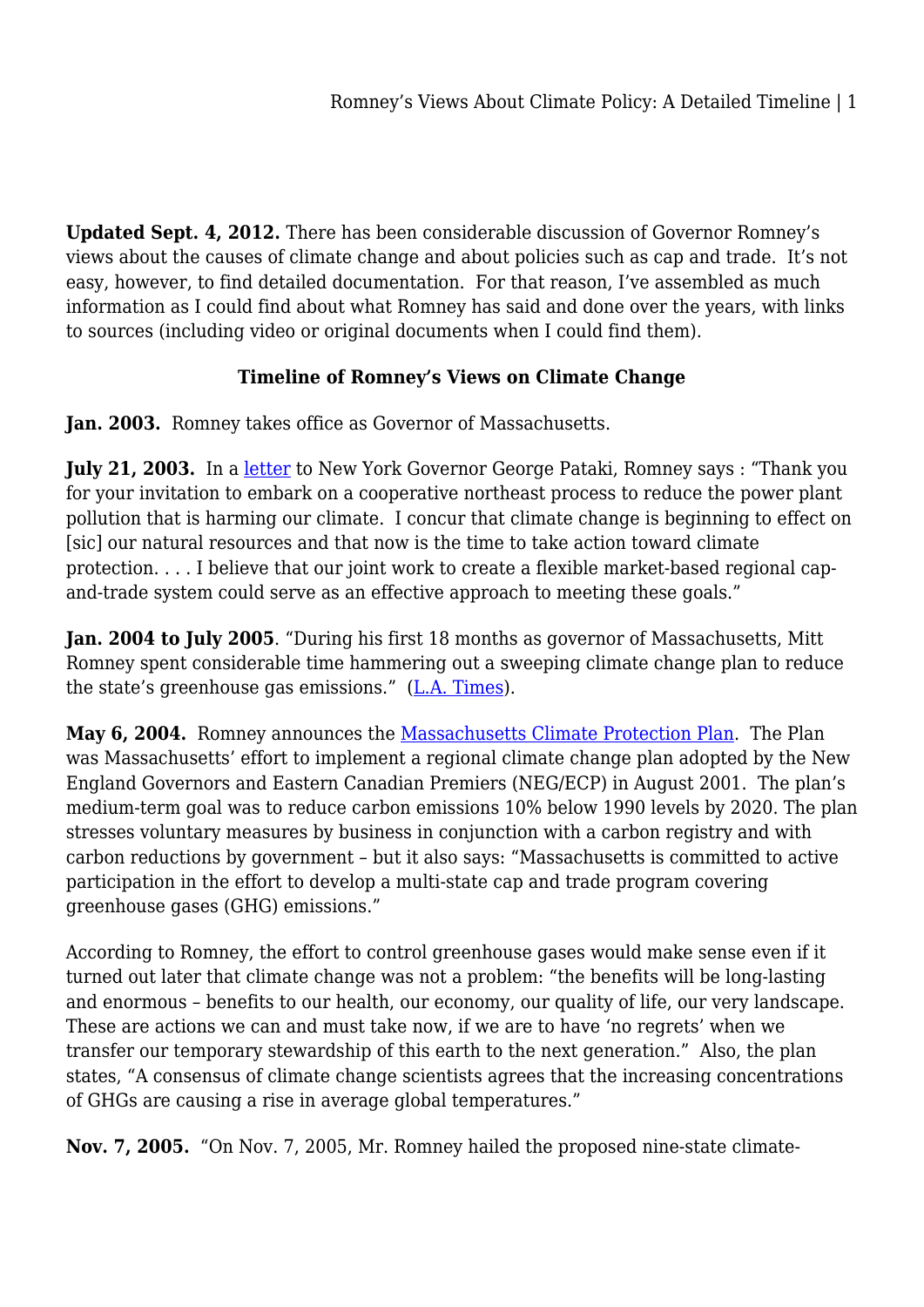change agreement [the RGGI cap-and trade system] as 'good business' that would spur investment in renewable energy while having only moderate effects on energy bills." Then "alarm bells went off in the business community." Later, Romney said he became concerned about the lack of a cap on permit prices. [\(Wall Street Journal](http://online.wsj.com/article/SB10001424052970204505304577004352121240264.html)).

**Dec. 2005.** Romney changes course on regional cap-and-trade program (RGGI): "in mid-December Romney abruptly pulled his state out — despite the fact that several staffers in his administration had spent two and a half years and more than half a million dollars negotiating and shaping the deal." ([Salon\)](http://www.salon.com/2006/01/28/muckraker_29/).

**Dec. 2005.** Romney announces he will not run for reelection as governor. [\(Boston Globe](http://www.boston.com/news/local/massachusetts/articles/2005/12/14/romney_to_announce_he_wont_seek_re_election/)).

**2006.** "Laying the foundation of a presidential candidacy, Governor Mitt Romney has spent all or part of 212 days outside Massachusetts so far in 2006, an average of more than four days on the road each week, a *Globe* review of his public schedules shows." [\(Boston Globe](http://www.boston.com/news/local/articles/2006/12/24/romney_left_mass_on_212_days_in_06/)).

March 16, 2006. Romney signs smart-growth legislation. ([press release](http://myclob.pbworks.com/w/page/21955991/03-16-2006)).

**2007-2008.** Romney's first presidential run.

**Feb. 23, 2007.** "Unfortunately, some in the Republican Party are embracing the radical environmental ideas of the liberal left. As governor, I found that thoughtful environmentalism need not be anti-growth and anti-jobs. But Kyoto-style sweeping mandates, imposed unilaterally in the United States, would kill jobs, depress growth and shift manufacturing to the dirtiest developing nations. . . . Republicans should never abandon pro-growth conservative principles in an effort to embrace the ideas of Al Gore. Instead of sweeping mandates, we must use America's power of innovation to develop alternative sources of energy and new technologies that use energy more efficiently." ([UCSB](http://www.presidency.ucsb.edu/ws/index.php?pid=95678)).

**May 2007.** "There are a lot of people who are concerned about global warming. I think we're probably experiencing a change in our climate. Human activity may well be contributing to it. *I think it probably is.* What I don't know is how much of the change is due to human activity, and what action we can take that would change the trajectory of the things we're seeing. " (emphasis added) He calls for "no regrets" policies and says the developing countries must share in any effort to set an international cap. (video [here\)](http://www.youtube.com/watch?v=vnryDuV9_SI&feature=player_embedded).

**2010.** In his book, *No Apology*, Romney says: "I believe that climate change is occurring. … *I also believe that human activity is a contributing factor.* I am uncertain how much of the